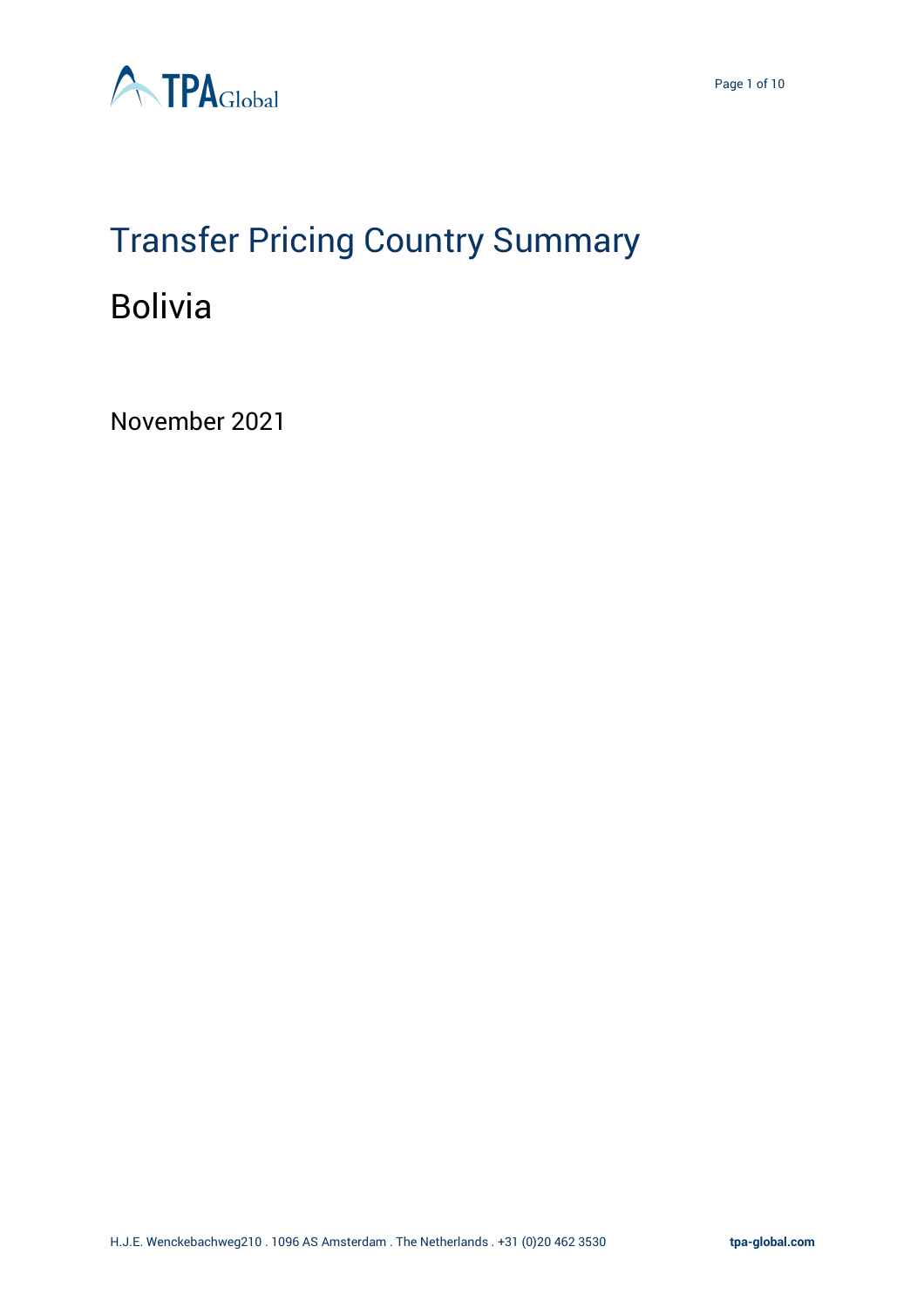## **ATPA**Global

| 1.      |                                                                               |  |  |  |  |  |
|---------|-------------------------------------------------------------------------------|--|--|--|--|--|
| 2.      |                                                                               |  |  |  |  |  |
| a)      |                                                                               |  |  |  |  |  |
| b)      |                                                                               |  |  |  |  |  |
| c)      |                                                                               |  |  |  |  |  |
| d)      |                                                                               |  |  |  |  |  |
| e)      |                                                                               |  |  |  |  |  |
| f)      |                                                                               |  |  |  |  |  |
| 3.      |                                                                               |  |  |  |  |  |
| a)      |                                                                               |  |  |  |  |  |
| b)      |                                                                               |  |  |  |  |  |
| c)      |                                                                               |  |  |  |  |  |
| d)      |                                                                               |  |  |  |  |  |
| e)      |                                                                               |  |  |  |  |  |
| f)      |                                                                               |  |  |  |  |  |
| g)      |                                                                               |  |  |  |  |  |
|         | h)                                                                            |  |  |  |  |  |
| i)      | Production Process for TP Relevant Returns, Documents, Forms and Financials 7 |  |  |  |  |  |
| j)      |                                                                               |  |  |  |  |  |
| k)      |                                                                               |  |  |  |  |  |
| $\vert$ |                                                                               |  |  |  |  |  |
|         | m)                                                                            |  |  |  |  |  |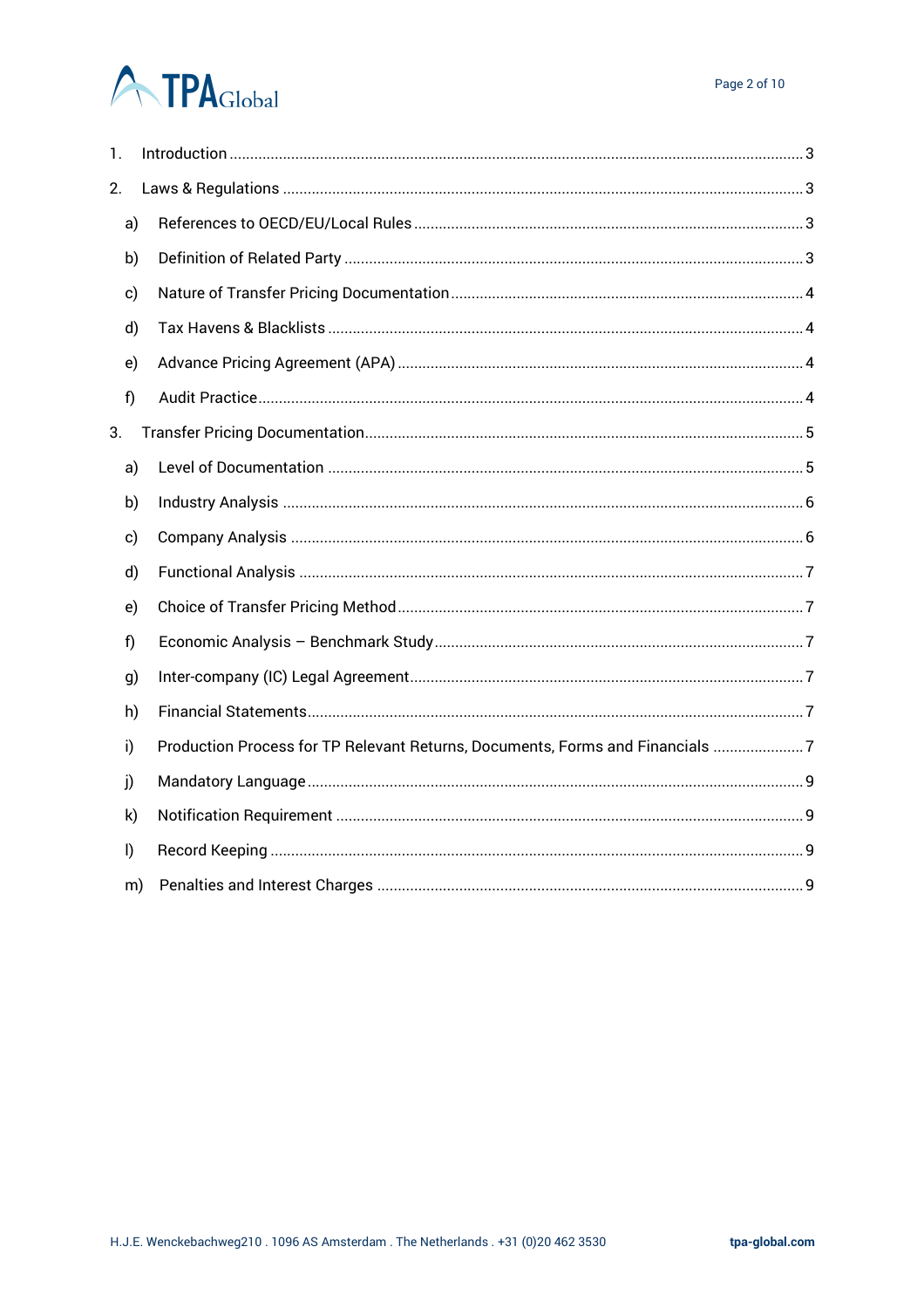

#### <span id="page-2-0"></span>1. Introduction

Bolivia is not a member of OECD or EU. It has not officially accepted OECD TP Guidelines, but its current tax regime is based on that. BEPS Action 13 is not applicable.

#### <span id="page-2-2"></span><span id="page-2-1"></span>2. Laws & Regulations

#### a) References to OECD/EU/Local Rules

Bolivia's transfer pricing regime is based on the OECD Guidelines, although it is not a member country of the OECD. Regarding the BEPS project, there is no change implemented to the TP legislation of Bolivia. Likewise, tax authorities have not made relevant references to the OECD except the tax havens list.

The legal framework for Transfer Pricing was introduced in 2014, and complementary regulations followed in the sequel. On 4 April 2014, the government issued Law No. 516 introducing the "Law for the Promotion of Investment". The law prescribed that taxpayers must file an informative disclosure of related party transactions with the National Tax Service (SIN) using Form 601. That is followed by Law No. 549 issued on 21 July 2014 (modifying Law No. 843 of 20 May 1986), introducing the TP Regime and providing guidance on TP documentation. Then further rules were enacted via (i) Supreme Decree No. 2227 of 31 December 2014 (Regulation on Transfer Pricing), (ii) Resolution No. 10-0008- 15 of 30 April 2015 (Defines applicable procedures for TP compliance concerning "related parties") (iii) Resolution 10-0033-16 of 25 November 2016 (Penalties regulations).

The Bolivian TP regime applies to commercial and/or financial transactions between related companies for Corporate Income Tax (CIT) purposes.

Bolivia's tax authorities issued the Normative Resolution No. 10-0008-15 ruling on 30 April 2015, setting out the requirements for corporate taxpayers to prepare and file a transfer pricing study or complete an information reporting form for transactions with related parties. The rules are effective from the first day following the end of the corporate fiscal year, which depends on the taxpayer's economic activities.

#### b) Definition of Related Party

<span id="page-2-3"></span>According to article 2 of the Supreme Decree No. 2227 of 31 December 2014, two or more entities can be considered as related parties when one of the following cases applies (i) when one of them owns part of the capital of one another or has a significant influence on the other parties, (ii) natural or legal person operating in national territory doing business or financing directly or indirectly with natural or legal persons domiciled or operating in countries or regions with "low or no taxation" (tax havens), (iii) branch, affiliate or subsidiary operating in the national territory has its headquarters outside the territory or vice versa, (iv) Business operations or financial operations between branches/affiliates/subsidiaries located in another country and outside of the headquarter, or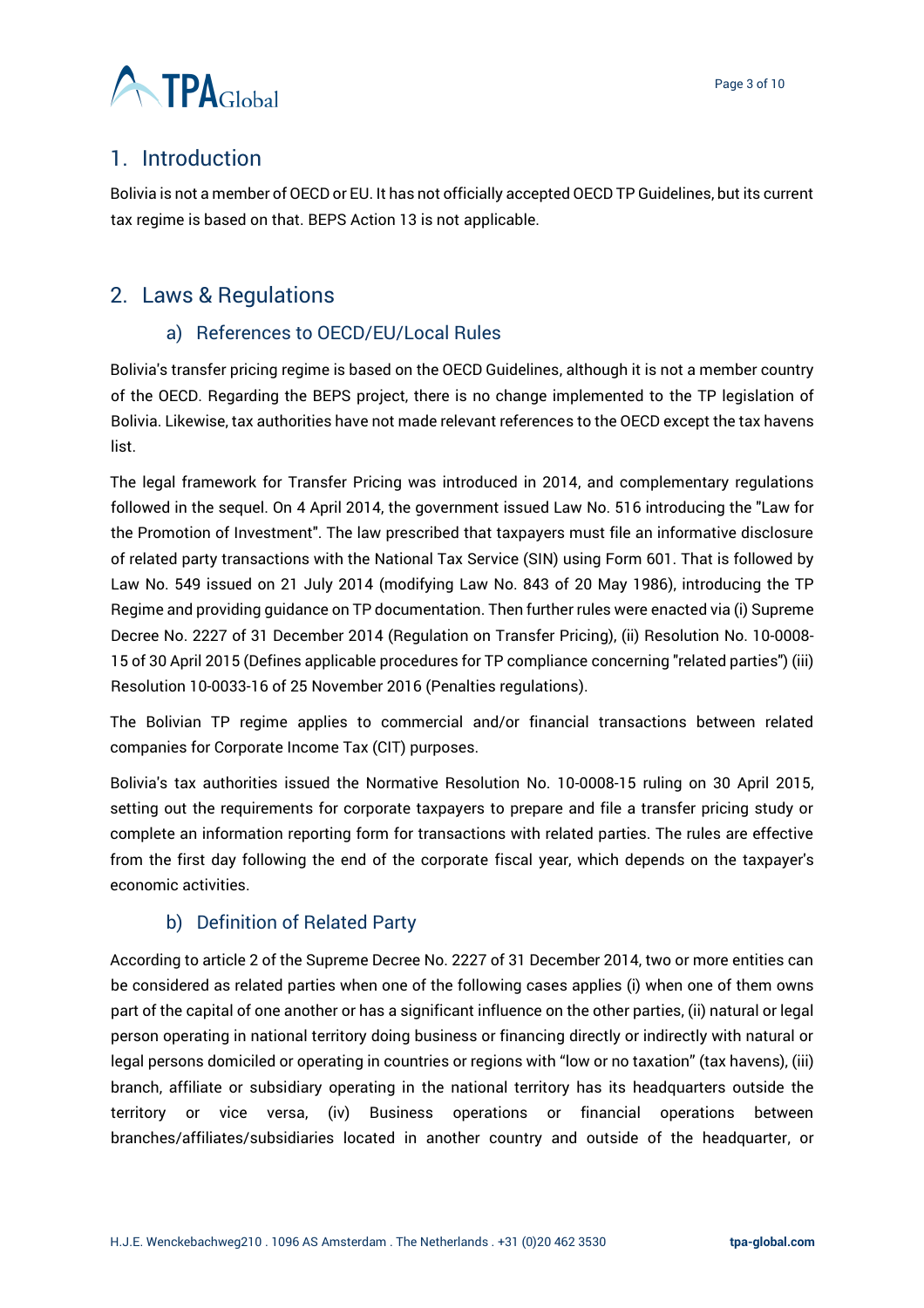

between a national company and one abroad whose owners, shareholders, partners, managers, or senior staff are related up to the fourth degree of consanguinity and second of affinity.

Moreover, there are definitions of subjects given in Article 2 of Law No. 549 of 21 July 2014 through the Supreme Decree 2227. It prescribes that (i) in transactions with related parties, the price is the same as arm's length for those who conduct transactions with related parties constituted resident, filed resident or located abroad; and falling in Art. No. 45 of Law No. 843, (ii) the related companies have to prepare financial statements separately, and (iii) those who perform transactions constituted resident, filed residing or located in countries with "low or no taxation" or benefiting from a special scheme for "low or no taxation" entities.

#### c) Nature of Transfer Pricing Documentation

<span id="page-3-0"></span>Taxpayers are required to disclose;

- Transfer Pricing study that must be submitted to the SIN on an annual basis for transactions equal to or exceeding BOB 15 million,
- A sworn statement (Form 601) must be filed for transactions equal to or exceeding BOB 7.5 million,
- Documentation (no filing is required, but the taxpayer must maintain) to demonstrate that the transactions are on arms' length terms or that any necessary adjustments have been made for "related party transactions" under BOB 7.5 million,
- Statutory financial statements.

#### d) Tax Havens & Blacklists

<span id="page-3-1"></span>Administrative Resolution 10170000001, which offers a reference list of countries/regions designated as "low or no taxation" jurisdictions based on Supreme Decree 2993 criteria, was first authorised by Bolivian legislation on 13 January 2017. That was the first official resolution in which the Bolivian tax authorities referred to OECD. After that, Administrative Resolution 101900000002 was released on 15 February 2019, updating the list of nations and areas deemed "low or no taxation" jurisdictions for tax reasons.

#### e) Advance Pricing Agreement (APA)

<span id="page-3-3"></span><span id="page-3-2"></span>Not applicable in the current law.

#### f) Audit Practice

SIN (The Fiscal Administration of Bolivia) is entitled to perform transfer pricing audits to test whether transactions carried out between related parties have been agreed in accordance with the arm's length principle. The taxpayer is required to justify that the transactions with foreign related parties are undertaken on an arm's length basis and in accordance with the transfer pricing rules and regulations. When prices or values agreed in transactions with related parties do not meet the arm's length standards, the SIN is entitled to make appropriate adjustments when the valuation agreed between the related parties would result in lower taxation.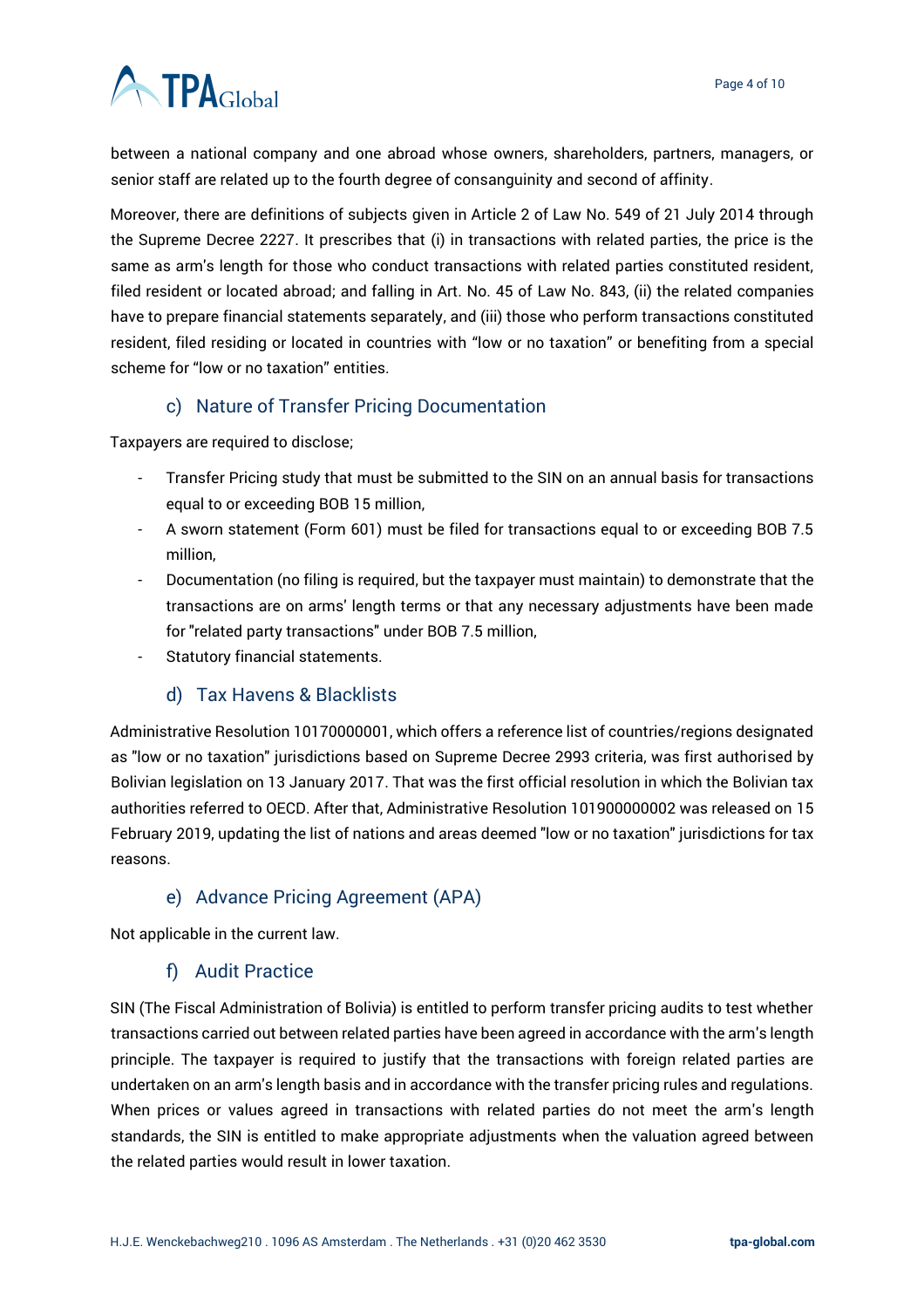

#### <span id="page-4-0"></span>3. Transfer Pricing Documentation

#### a) Level of Documentation

<span id="page-4-1"></span>Transfer pricing documentation is required by law, so taxpayers must fulfil a transfer pricing report within the Corporate Income Tax (CIT) due dates.

1. TP Informative Return

Article 5 of Resolution No. 10-0008-15 establishes that the TP Informative Return (Form F-601) is mandatory for taxpayers whose intercompany operations during the fiscal year are equal to or greater than an accumulated amount of BOB 7,5 million and less than BOB 15 million. If the referred amount is equal to or greater than BOB 15.000.000, the taxpayer must also submit a TP Study. Form F-601 must be filled in the tax authorities' (SIN) website.<sup>1</sup>

2. Transfer Pricing Study

Article 2 of 549 of 21 July 2014, article 3 of Supreme Decree No.227 of 31 December 2014 and articles 3 and 4 of Resolution No. 10-0008-15 of 30 April 2015 require the preparation of a TP study for taxpayers who enter into transactions with related parties in national territory and abroad.

This obligation must be fulfilled regardless of the income level, and the volume of intercompany transactions entered into by the taxpayer during a fiscal period. Taxpayers must conserve and have the TP study available for the tax authorities in case they require it. However, taxpayers whose intercompany operations during the fiscal year are equal to or greater than an accumulated amount of Bs 15,000,000 are compelled to submit the TP study together with the TP informative return to the tax authorities.

The TP study must be prepared in Spanish, in a hard copy and a digital format, stated in Bolivian currency and signed by the taxpayer's legal representative or the holder of the tax identification number, as applicable. The hard copy must be filed with the Bolivian tax authorities' district offices or large taxpayer offices in the relevant jurisdiction, along with the financial statements for the fiscal year. The electronic version of the transfer pricing study must be submitted through the tax authorities' website.

The transfer pricing study must include at least the following components:

- An index;
- An executive summary that lists the taxpayer's related parties, the nature of the relationships, the transactions carried out and the transfer pricing method selected;
- A functional analysis, with background information on the related parties; a description of the organisational and corporate structure of the group; the business activities conducted by the taxpayer and the markets in which it operates; commercial strategies; and a description of transactions, contracts, etc.;

<sup>&</sup>lt;sup>1</sup> The link of the form from SIN website.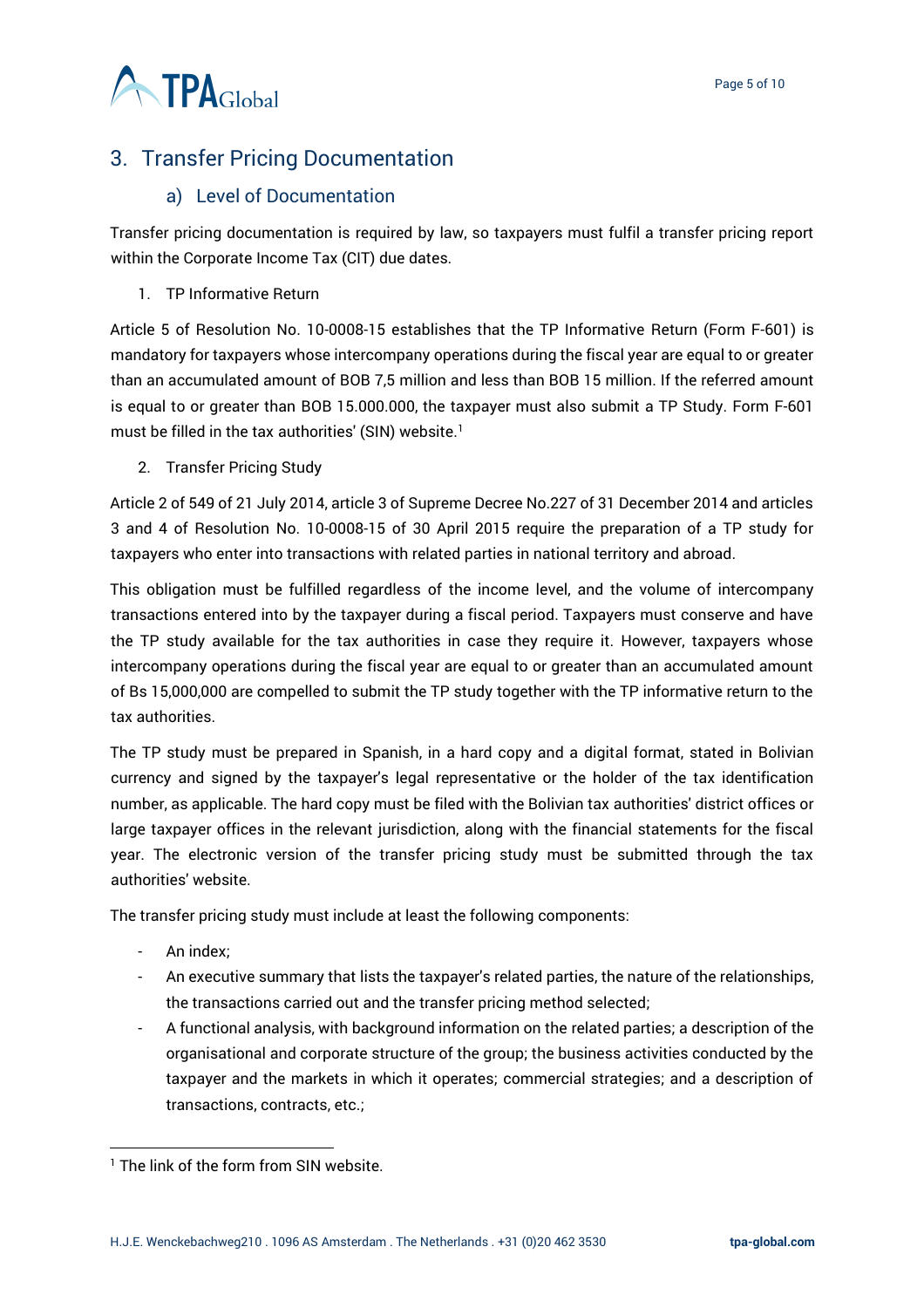

- Economic analysis includes a description of the related party transactions consisting of; (i) a description of the valuation methods used and how and why they were selected; (ii) a selection of comparables and the sources of the comparables and, a definition of a range; and (iii) conclusions.

The position that Bolivian tax authorities will take concerning the BEPS action plan is uncertain. In the current law, there is no specification regarding CbC reporting obligation. In this conjuncture, the Transfer pricing documentation should include:

- Information on activities and functions developed;
- Information on risks assumed and assets employed;
- Facts and circumstances used for analyses;
- Details and value of the transactions to be disclosed according to transfer pricing requirements;
- Identification of foreign related parties with which the transactions being declared are carried out;
- Information on the methods used for the calculation of transfer prices and the reasons for considering them the most appropriate methods;
- Identification of the selected comparables;
- Identification of the sources used for the selection of comparables;
- Details and justification of the comparables rejected;
- Details and justification of the comparability adjustments performed;
- The inter-quartile range. There is a special formula to determinate the median range;
- Transcriptions of the income statement of the comparable parties corresponding to the fiscal years necessary for the comparability analysis, with an indication of the source of information;
- Conclusions.

#### b) Industry Analysis

<span id="page-5-0"></span>By identifying value drivers for the relevant industry, a first indication of the level of profitability common in the industry is being given.

#### c) Company Analysis

<span id="page-5-1"></span>A description of the management structure of the local entity, a local organisation chart, and a description of the individuals to whom local management reports and the country(ies) in which such individuals maintain their principal offices.

A detailed description of the business and business strategy pursued by the local entity, including an indication of whether the local entity has been involved in or affected by business restructurings or intangibles transfers in the present or immediately past year and an explanation of those aspects of such transactions affecting the local entity.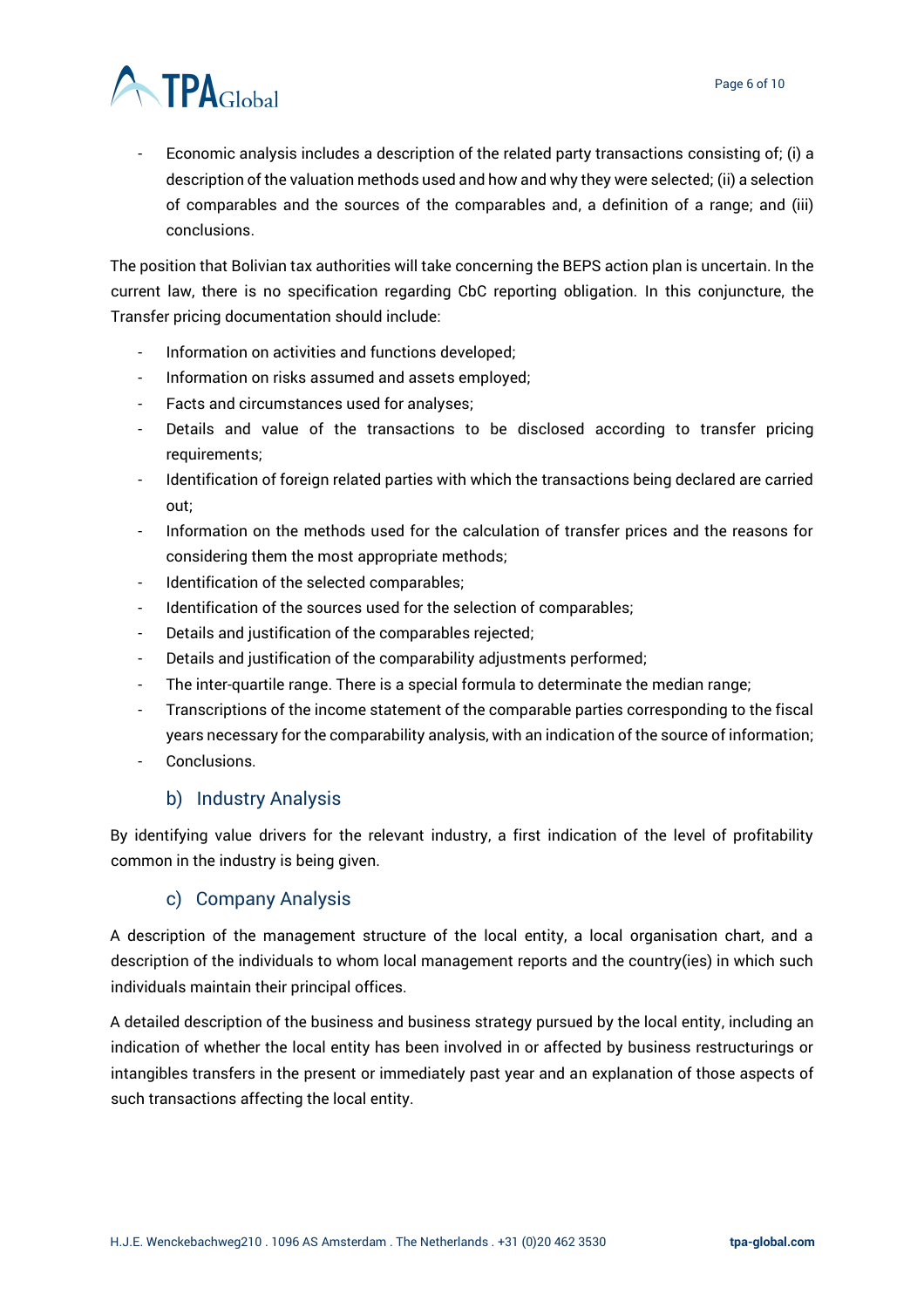

#### d) Functional Analysis

<span id="page-6-0"></span>In conducting a functional analysis, an assessment is made of the significant activities and responsibilities that are performed by the related parties relevant to the Intercompany Transactions under review, the tangible and intangible assets that are employed and the risks that are borne in undertaking the business activities. Such an assessment is consistent with the recommendations that have been made in the OECD Guidelines in paragraph 1.51.

#### e) Choice of Transfer Pricing Method

<span id="page-6-1"></span>The methods in Bolivia are the same as in the OECD Guidelines:

- Comparable uncontrolled price method (CUP);
- Resale price method (RPM);
- Cost-plus method (CPM);
- Profit split method (PSM); and
- Transactional net margin method (TNMM);
- Method of evident price on the transparent markets.

The use of the methods above will be determined by the nature and actual economic context of the transactions under consideration, as well as the specific circumstances of each case (i.e. best method rule). The methods' definitions are based on OECD standards, except for the sixth method based on Argentinian legislation with certain changes. When one of those methods fails to assess the value of a transaction, taxpayers might use additional ways that are appropriate for the transaction's type and actual economic condition.

#### f) Economic Analysis – Benchmark Study

<span id="page-6-2"></span>The legislation in Bolivia allows the use of domestic and foreign comparables to determine the arm's length range for the evaluation of related-party transactions.

#### g) Inter-company (IC) Legal Agreement

<span id="page-6-3"></span>Although an Inter-company legal agreement formalises the business and financial relationship between group entities, the legal agreements have a lower ranking since the OECD 2017 Guidelines made the "conduct of parties" the prevailing concept.

#### h) Financial Statements

<span id="page-6-5"></span><span id="page-6-4"></span>Financial statements should include related-party disclosures.

#### i) Production Process for TP Relevant Returns, Documents, Forms and **Financials**

In the chart below, the existence of the filing requirements with the details of which format is used, the latest filing date, notification requirement and its deadline, thresholds to be applied in case it exists,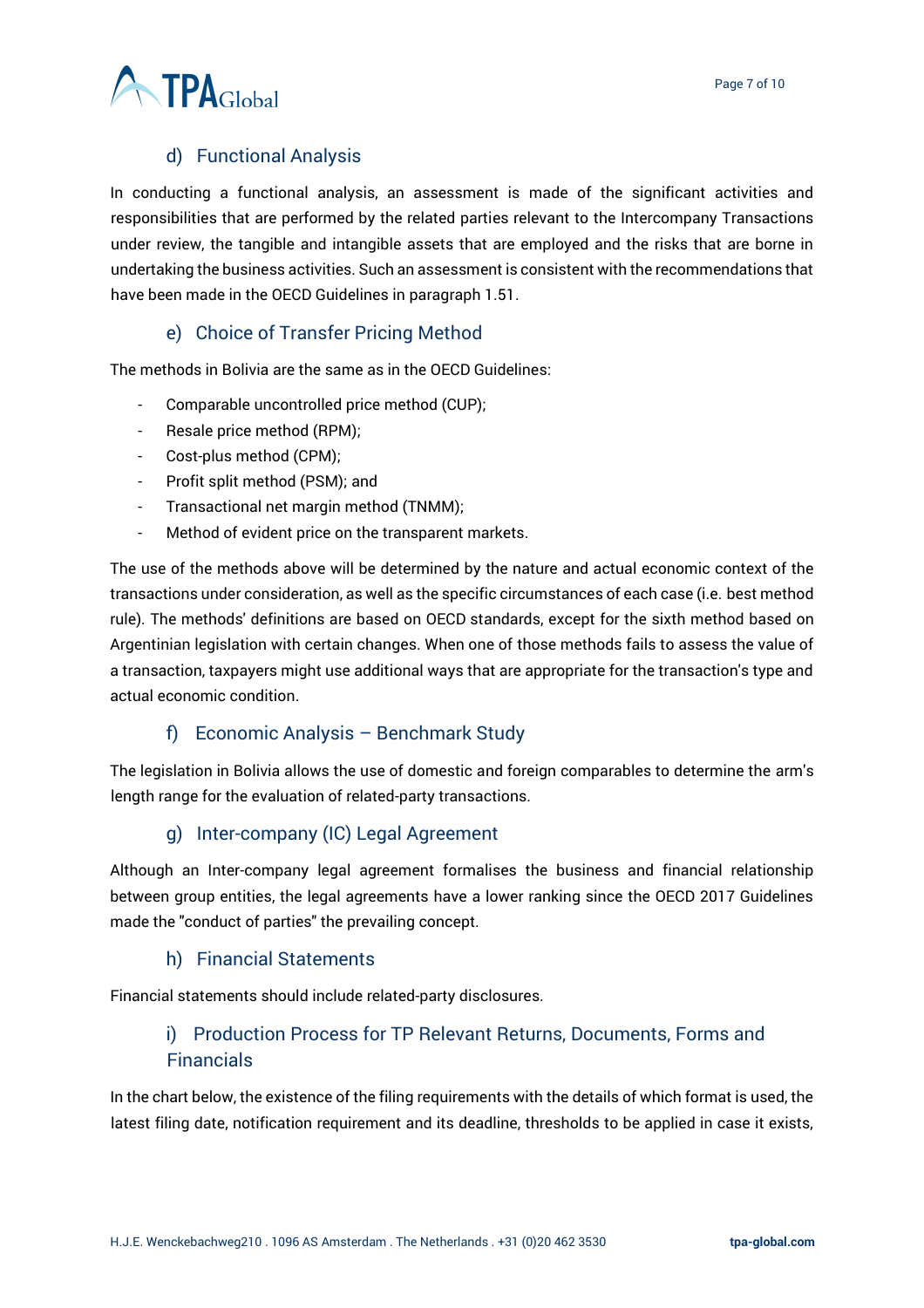

and the required languages are demonstrated. These information can be seen respectively for CIT, master file, local file, CbCR, local forms, annual accounts and segmented P&L documentations.

|                                  | Prepare<br>or File? | Format               | <b>Deadline</b>                                                                                                                                                                      | Notification<br>Deadline* | Threshold*<br>(Yes/No) | Local Language<br>(Yes/No)*(If<br>"No", it can be<br>filed in English) |
|----------------------------------|---------------------|----------------------|--------------------------------------------------------------------------------------------------------------------------------------------------------------------------------------|---------------------------|------------------------|------------------------------------------------------------------------|
| Corporate<br><b>Income Tax</b>   | File                | Local<br><b>GAAP</b> | 120 days after the FY<br>end: Financial companies<br>(31 December),<br>Industrial companies (31<br>March), Agriculture<br>businesses (30 June)<br>Mining companies (30<br>September) | N/A                       | N/A                    | Yes                                                                    |
| <b>Master File</b>               | N/A                 | N/A                  | N/A                                                                                                                                                                                  | N/A                       | N/A                    | N/A                                                                    |
| <b>Local File</b>                | N/A                 | N/A                  | N/A                                                                                                                                                                                  | N/A                       | N/A                    | N/A                                                                    |
| <b>CbCR</b>                      | N/A                 | N/A                  | N/A                                                                                                                                                                                  | N/A                       | N/A                    | N/A                                                                    |
| <b>TP Study</b>                  | File                | Special<br>format    | 120 days after the FY<br>end: Financial companies<br>(31 December),<br>Industrial companies (31<br>March), Agriculture<br>businesses (30 June)<br>Mining companies (30<br>September) | N/A                       | Yes                    | Yes                                                                    |
| <b>E-Form 601</b>                | File                | Special<br>format    | 120 days after the FY<br>end: Financial companies<br>(31 December),<br>Industrial companies (31<br>March), Agriculture<br>businesses (30 June)<br>Mining companies (30<br>September) | N/A                       | Yes                    | Yes                                                                    |
| <b>Annual</b><br><b>Accounts</b> | N/A                 | N/A                  | N/A                                                                                                                                                                                  | N/A                       | N/A                    | N/A                                                                    |
| Segmented<br>P&L                 | N/A                 | N/A                  | N/A                                                                                                                                                                                  | N/A                       | N/A                    | N/A                                                                    |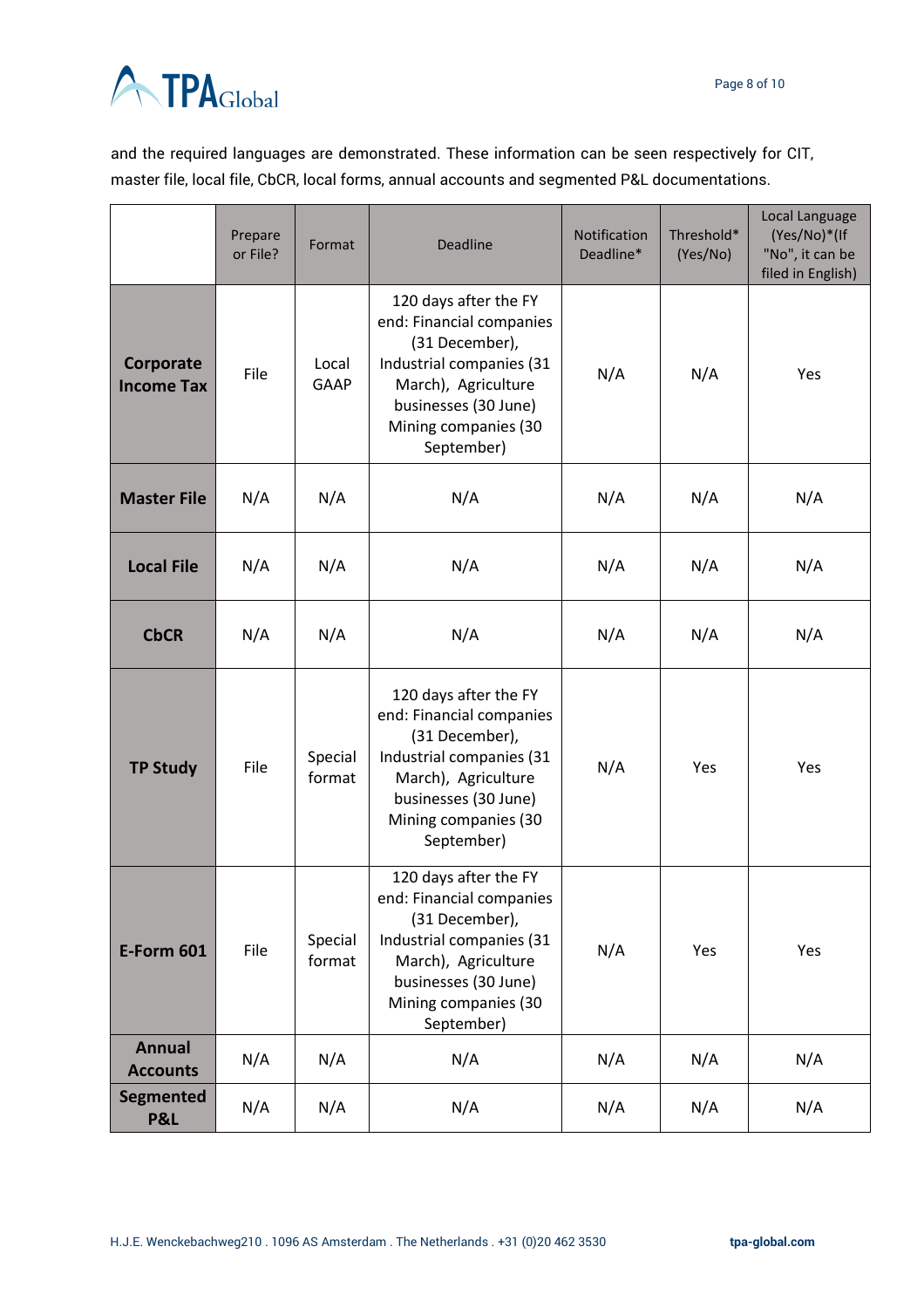

\* Bolivia has NOT signed the MCAA agreement for the filing of CBCR.

Transfer pricing documentation must be submitted to the Fiscal Administration four months after the close of the fiscal year at the latest. There are specific deadlines for taxpayers with the following business activities while filing CIT returns and other TP disclosures such as:

- For Industrial companies and Oil companies: 31 March,
- For Agricultural and Livestock companies: 30 June,
- For Miners companies: 30 September, For Commercial, service, financial and insurance companies: 31 December.

A general statute of limitations applies in Bolivia. Until August 2012, the statute of limitations was four years, calculated from 1 January of the next year the tax payment was due. In September 2012, Act No. 291 was issued. It modified the statute of limitations rules in a way that audits could be subjected back to 2008. The last change of this rule was introduced in June 2016 with Law No. 812, which modifies the statute of limitations to 8 years. During this period, tax authorities can:

- Control, investigate, verify, check and control taxes;
- Determine the tax debt;
- Impose administrative sanctions.

Furthermore, the statute of limitations can be extended for two years if the taxpayer:

- Have not complied with the obligation of registering before the tax authority;
- Registered in a tax system different from the one that corresponds; or
- Incurs in tax or carry out commercial or financial operations in countries with "low or no taxation".

#### j) Mandatory Language

<span id="page-8-1"></span><span id="page-8-0"></span>Transfer pricing documentation should be in Spanish.

#### k) Notification Requirement

<span id="page-8-2"></span>Not applicable for Bolivia.

#### l) Record Keeping

<span id="page-8-3"></span>Records must be kept for five years following the provisions of the Tax Code.

#### m) Penalties and Interest Charges

Penalties are described in Annex I (section 3.23 to 3.31) of the Resolution 10-0033-16 of 25 November 2016. Taxpayers, who do not file TP information or tax returns (Form 601) under the Transfer Pricing legislation, will be fined the maximum amount of USD 1.684. If the submitted sworn statement is